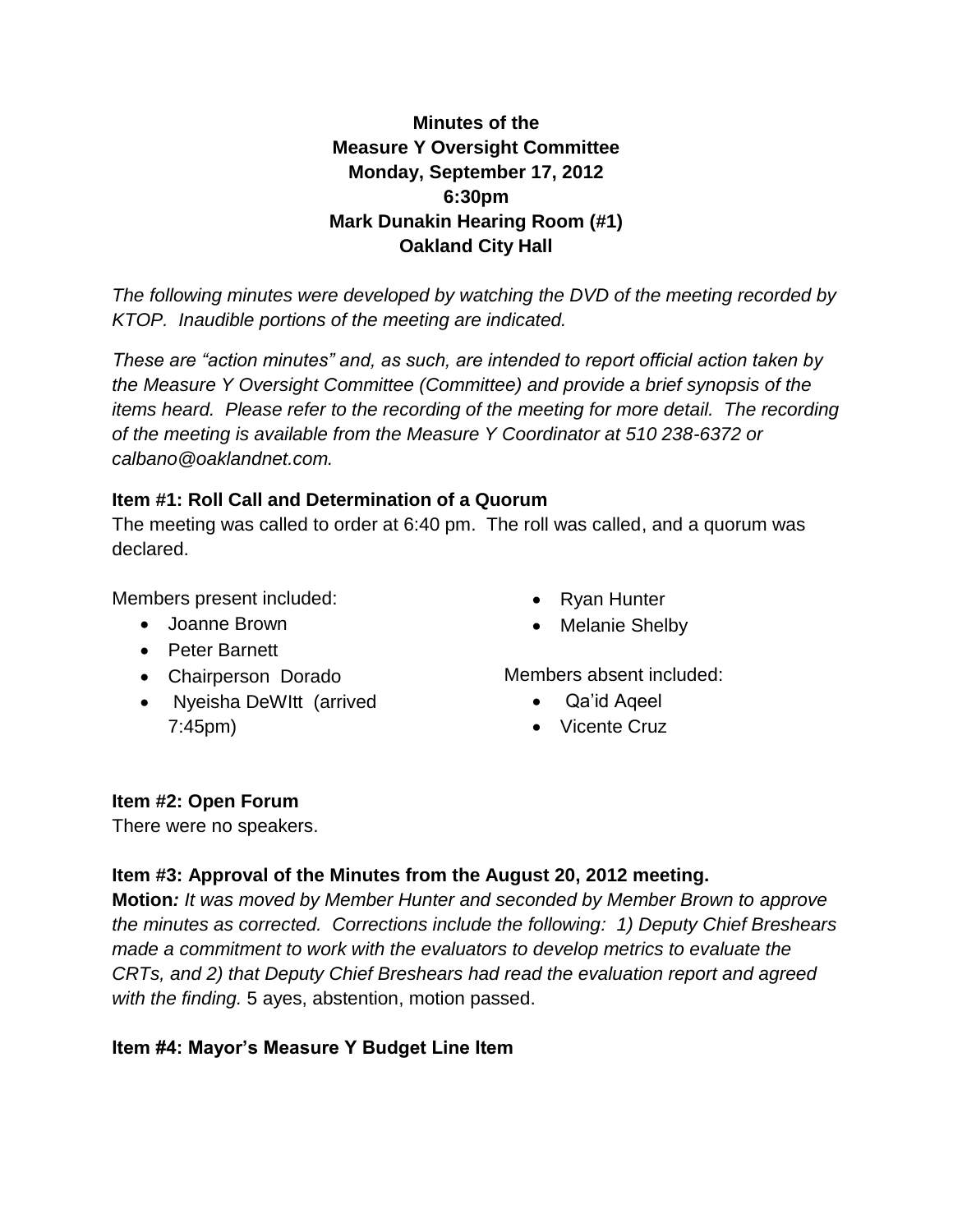Anne Campbell Washington, Mayor's Chief of Staff addressed the Committee on this item. She provided the history of the line-item in the Measure Y Budget for the Mayor's Senior Policy Advisor for Public Safety, highlighting the following:

- A line item was established in the June 2011 budget, covering 40% of the Senior Policy Advisory for Public Safety's salary which was approved by the City Council in the last 2 year budget.
- In the mid-cycle budget there was an item that went forward to Council for 100% of the Senior Policy Advisor for Public Safety's salary to come out of the General Fund. The Council did not approve this so the line item stayed in the Measure Y Budget as before.
- This is the position within the Administration that coordinates violence prevention services with OPD, DHS, and the PSOs. For example, she is here tonight to discuss the Ceasefire Program.
- Ms Harmon, the Mayor's Special Assistant for Public Safety answered questions regarding her duties and provided examples.
- She said she spends 40% of her time working with PSOs on projects, for example the camera project on International Blvd.
- Member Shelby asked what the background was on this agenda item. Chairperson Dorado responded that it was to find out what Ms Harmon did given 40% of her salary is paid for by Measure Y. Member Brown remarked that since Ms. Harmon's work is not evaluated, coming to the Committee periodically to provide a report would be appreciated. Ms Harmon agreed to come to the Committee on a quarterly basis to report on her work with the PSOs, the SARA database, crime prevention, and the alignment of the NCPC priorities with the work of the PSOs. She would also come to report on specific project such as she is doing tonight on Ceasefire.

#### **Item #5: Ceasefire Program**

Ms Reygan Harmon introduced Lt. Armstrong saying they are the co-directors of the Ceasefire program. They gave an overview of the strategy noting it has been used effectively in other cities to reduce violence. Highlights include the following:

- Lt Armstrong said that the Ceasefire program is not just driven by OPD; it is a collaborative, team effort with the City, other law enforcement agencies and the community, including the clergy and service providers. He and the Chief have been working on this program for 6 years, but it has never been fully implemented. Now OPD is at a point where it can be fully implemented.
- This time, the Ceasefire program is different because OPD is working with the National Network for Safe Communities (NNSC) which provides technical assistance in implementing the Ceasefire program. In addition, Ceasefire is supported by the Administration and the City Council. NNSC was developed by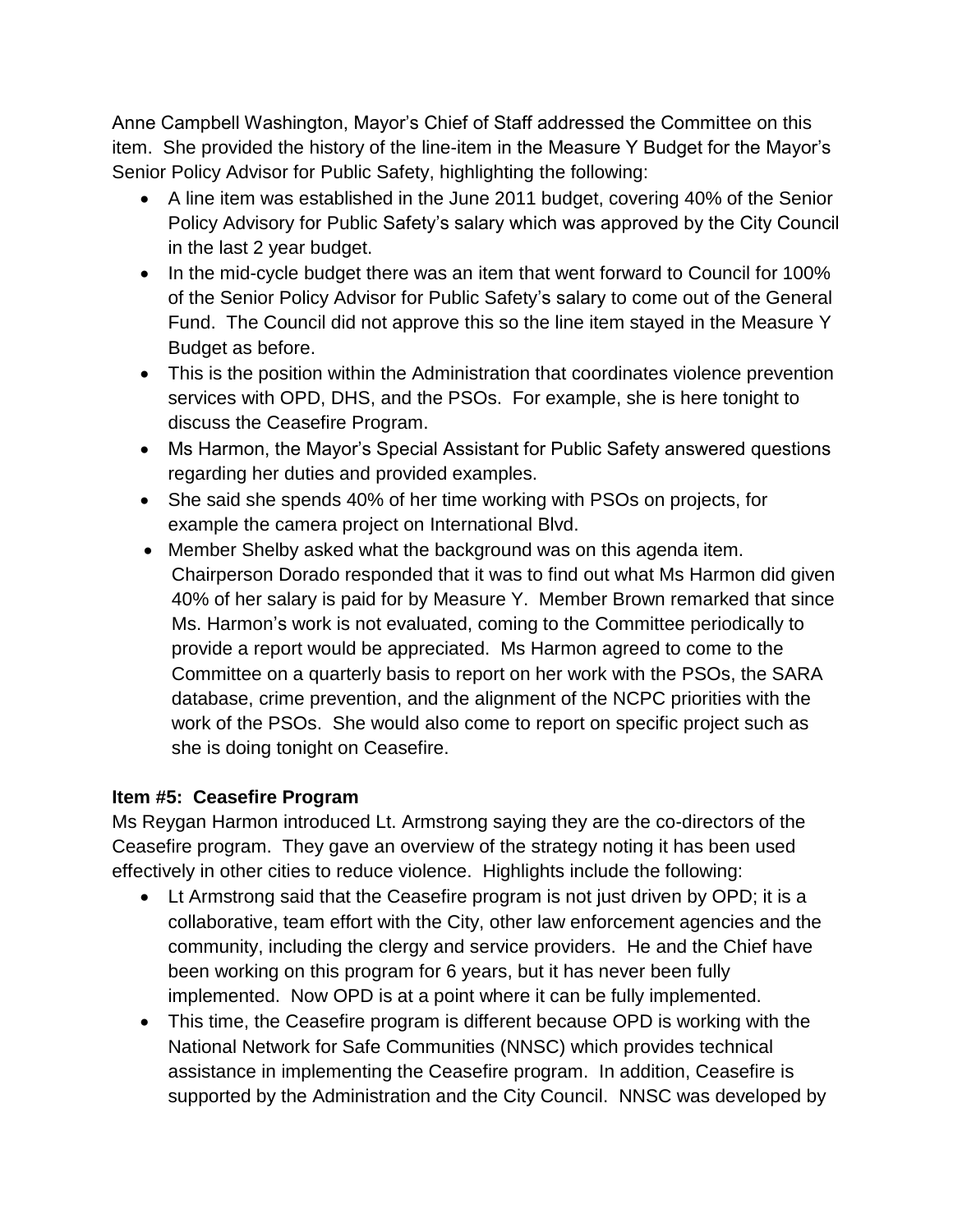David Kennedy the author of *Don't Shoot*. The contract is for \$96,000, which does not include Measure Y funds.

- Our Ceasefire program is now concentrating on the small number of people in our community who are the most violent and responsible for the shooting and homicides. Each BFO will identify who those people are, and through the Call-In portion of the program, these individuals will be provided with the opportunity to work with the agencies, clergy, and the community to change their behavior and put their guns down. If not, they will have to deal with the law enforcement partners. The message is clear - people have a choice and will receive support if they put there weapons down. Conducting the program in this manner is consistent with the way it is done in other communities across the country.
- "Night Walks" is the community component of the strategy where clergy and residents walk in the effected area at night. There was one last Saturday, sponsored by OCO, where residents and clergy reached out to residents in the  $23<sup>rd</sup>$  Avenue area to: 1) create a presence and 2) to provide information on resources and services. The even started at 7pm with an orientation, and the walk lasted for 90 minutes. About 45 people attended.
- There is also the "custom notification" component where data is considered and people are called-in one on one.
- We also have a working group that includes our Federal and State partners who leverage our enforcement capability.
- Community groups and non-profit agencies can support this strategy by participating in the Night Walks. There are no other funds available.
- It is believed that 5% of the population is responsible for the violent crime in the City and the data analysis portion of the program is to figure out who those people are. Success will be measured by a decrease in shootings and homicides, as well as sustained community and clergy involvement. We hope results can be seen within one year; however, there is a two-year commitment to the program.
- For each shooting that happens, post Call-in, there will be an immediate response in coordination with the State, Federal and local partners.
- Ms Harmon said she will be sure information on Ceasefire is placed on the City's website. Ms. Harmon said that if someone staffed this program full time it would increase coordination between Measure Y and Ceasefire.

## **Item #6: Breakdown of PSO Hours**

Interim Deputy Chief Rachel assigned to BFO I said there has been a continuing conversation about accounting for PSOs' time. His interest is to develop one method that can be used to account for PSOs' time across the City.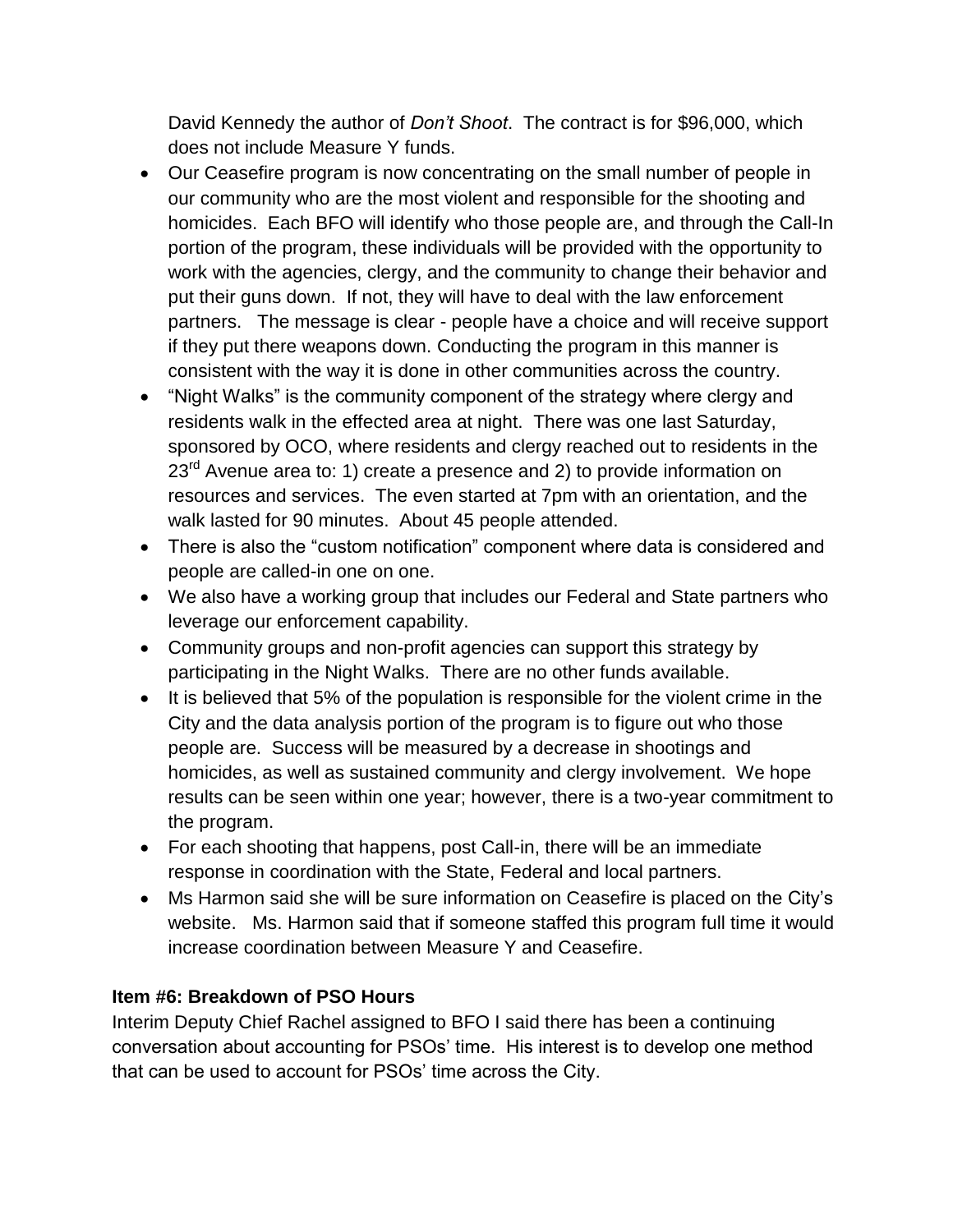- Chairperson Dorado reiterated that what he is looking for is simple: the beat number, the name of the PSO, the number of hours the PSO has spent working on beat-related projects (Measure Y funded hours), and the number of hours in the pay period. We have been asking this consistently over the past year.
- This discussion started during Occupy because the Committee was concerned that PSOs were being taken off of their beats so much that they were not spending time doing PSO work in their beats. What the Committee received was a list of dates where there were Occupy protests.
- Somewhere there must be a time card system that can evaluate how much time the PSOs are spending in their beats. This is important to know since residents are spending \$80 per year for PSO services in their beat. It also goes to the matter of trust between the PSOs and the community that PSOs are doing what is expected of them vis a vis Measure Y.
- Felicia Sylvia said she will work with DC Rachel to have a report for the next meeting based on the payroll data. She was not if or how that might mesh with the data on the operational data.

## **Item #7: Measure Y Budget – DHS**

Priya Jagannathan gave a report on the DHS revenue and expenditures for Measure Y for three months April, May and June 2012.

 DHS and OPD will alternate months and provide a report for two months at a time.

# **Item #8: Measure Y Budget – OPD**

Felicia Silva, OPD, provided two Revenue and Expenditure report narratives - one for May and June, and another for July.

- There is a manual effort to monitor the Occupy charges to be sure that staff time is charged correctly.
- It will take several weeks for the PSOs to receive their new computers once they are received. The total for the computers s about \$60k, or approximately \$2K each which includes additional hardware, etc.
- Ms. Silva is report back as to whether or not the PSOs will have to come back to the office to make entries into the SARA database or if they can do it from the laptops.

# **Item #9: PSO Reassignment to CRTs**

Interim Deputy Chief Rachel (BFO I) reported on the effort to create four CRT teams.

 Testing has been done and an *order of merit* list created for CRTs. This is a Union MOU driven process. It is also done for PSOs as well. Officers interested in these positions can test to be on the merit list.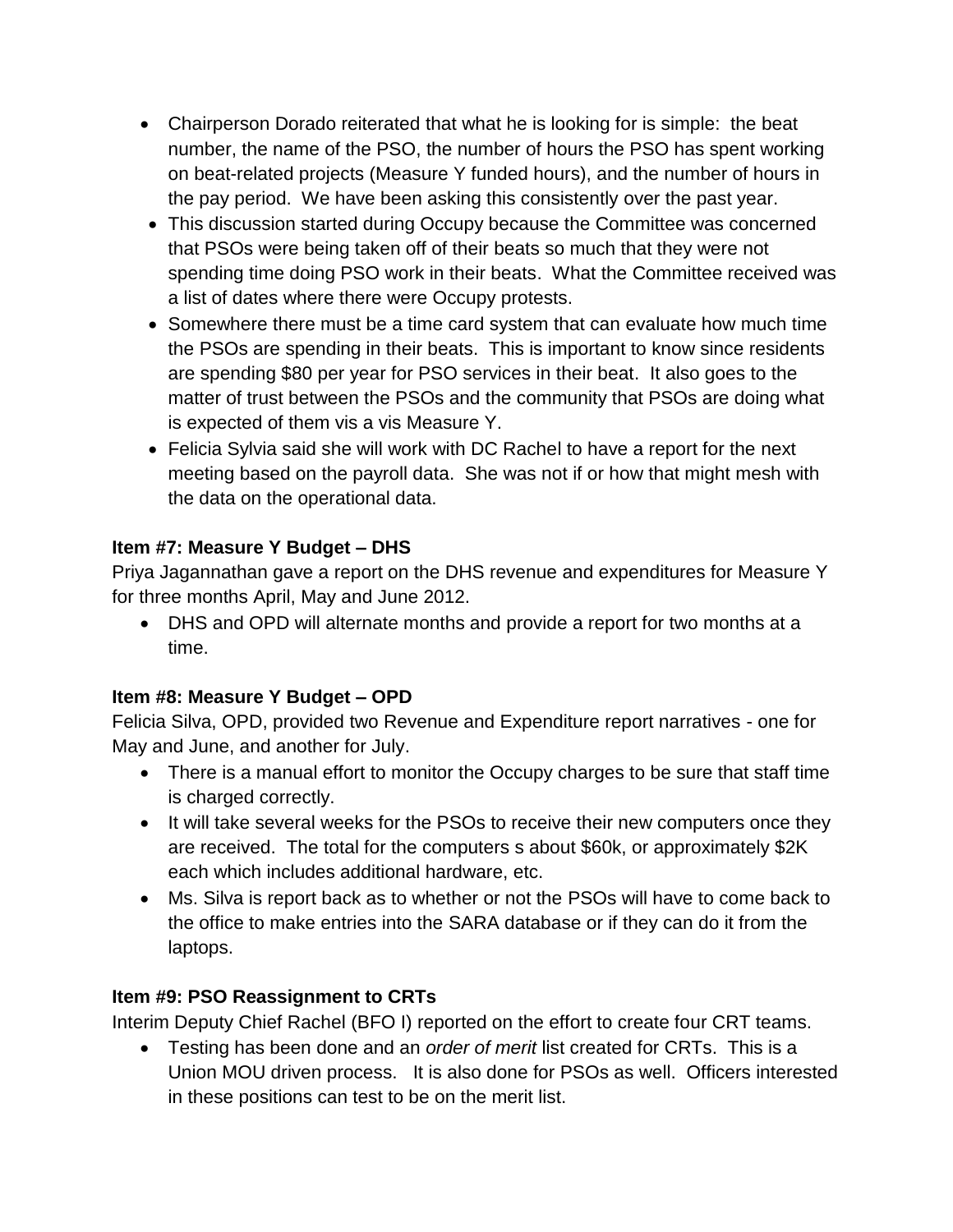- By creating CRTs we reduce the list of PSOs, but by having the list there is personnel to draw on.
- January is the transition time for personnel because that is when the draw for various positions takes place at OPD.
- In response to a question asking if the CRT model is based on a best practice models from another cities, DC Rachel said OPD has had CRTs for a long time and the rational is to have a number of individuals focusing on hot spot and violent crime suppression.
- Crime analysis is an administrative function which analyzes data as to where to focus resources. CRTs provide the "boots on the ground" enforcement.
- The Committee would like to see a presentation on what CRTs do as an agenda item at a future Committee meeting.
- Chairperson Dorado said there is a basic disagreement with OPD regarding the PSOs. When Measure Y started there were 57 PSOs and the Committee never accepted the reduction to 35. As we see it, it is not in the language of Measure Y. The shift in mid stream is a problem.
- DC Rachel said he has not had a discussion with the community about the change from 57 to 35 beats and OPD needs to look internally to ask why that wasn't done.

## **Item #10: OFD Mentoring Program**

This item was tabled because no one was present from OFD.

## **Item #11: Public Safety Committee – MYOC Presentation/Letter**

This item refers to: 1) the letter from the Measure Y Oversight Committee that is to accompany RDA's final Community Policing Evaluation 2011-2012 when it goes to the Public Safety Committee, and 2) the Measure Y Oversight Committee's quarterly report to the Public Safety Committee on the state of Measure Y. Comments regarding the quarterly report were as follows:

- There was a concern expressed by Member Shelby that the Committee report will not be read. Member Ryan commented that the first page is the Executive Summary and because it will be agendize at the Public Safety Committee, Committee members will give a brief oral report.
- The intention was for the Committee to convene the working session and it should be explicitly stated. It is a priority for the Committee.
- The CRT program deserved additional attention, particularly in developing a way to measure their effectiveness vis a vis the use of metrics. DC Breshears said at a previous meeting that he would see that those metrics are developed.